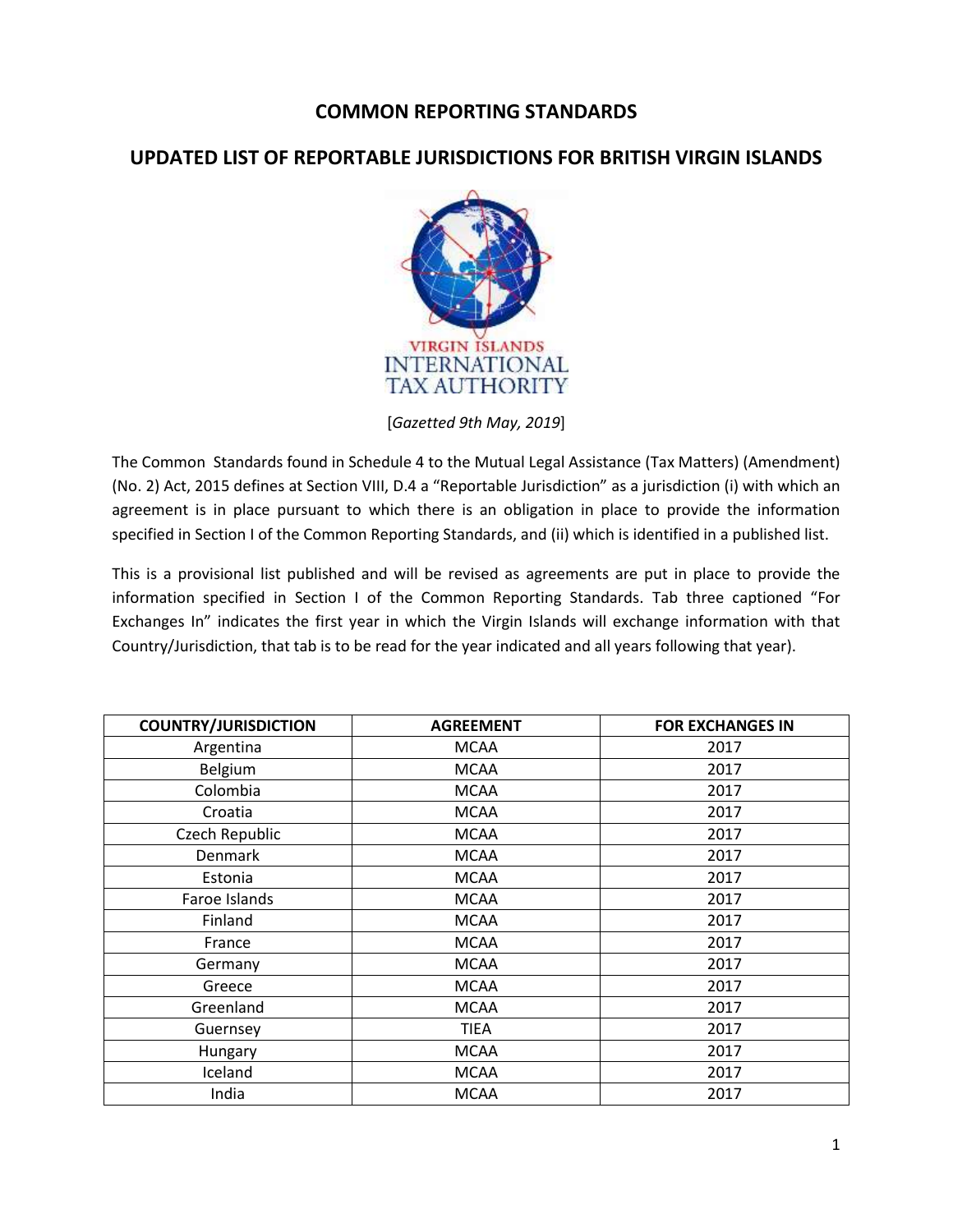| Ireland         | <b>MCAA</b> | 2017 |
|-----------------|-------------|------|
| Isle of Man     | <b>TIEA</b> | 2017 |
| Italy           | <b>MCAA</b> | 2017 |
| Korea           | <b>MCAA</b> | 2017 |
| Latvia          | <b>MCAA</b> | 2017 |
| Lithuania       | <b>MCAA</b> | 2017 |
| Luxembourg      | <b>MCAA</b> | 2017 |
| Malta           | <b>MCAA</b> | 2017 |
| Mexico          | <b>MCAA</b> | 2017 |
| Netherlands     | <b>MCAA</b> | 2017 |
| Norway          | <b>MCAA</b> | 2017 |
| Poland          | <b>MCAA</b> | 2017 |
| Portugal        | <b>MCAA</b> | 2017 |
| Russia          | <b>MCAA</b> | 2017 |
| San Marino      | <b>MCAA</b> | 2017 |
| Seychelles      | <b>MCAA</b> | 2017 |
| Slovak Republic | <b>MCAA</b> | 2017 |
| Slovenia        | <b>MCAA</b> | 2017 |
| South Africa    | <b>MCAA</b> | 2017 |
| Spain           | <b>MCAA</b> | 2017 |
| Sweden          | <b>MCAA</b> | 2017 |
| United Kingdom  | UKCDOT/TIEA | 2017 |

| <b>COUNTRY/JURISDICTION</b> | <b>AGREEMENT</b> | <b>FOR EXCHANGES IN</b> |
|-----------------------------|------------------|-------------------------|
| Andorra                     | <b>MCAA</b>      | 2018                    |
| Australia                   | <b>MCAA</b>      | 2018                    |
| Austria                     | <b>MCAA</b>      | 2018                    |
| <b>Brazil</b>               | <b>MCAA</b>      | 2018                    |
| <b>Bulgaria</b>             | <b>MCAA</b>      | 2018                    |
| Canada                      | <b>MCAA</b>      | 2018                    |
| Chile                       | <b>MCAA</b>      | 2018                    |
| China                       | <b>MCAA</b>      | 2018                    |
| Japan                       | <b>MCAA</b>      | 2018                    |
| Liechtenstein               | <b>MCAA</b>      | 2018                    |
| Malaysia                    | <b>MCAA</b>      | 2018                    |
| Malta                       | <b>MCAA</b>      | 2018                    |
| <b>Mauritius</b>            | <b>MCAA</b>      | 2018                    |
| Monaco                      | <b>MCAA</b>      | 2018                    |
| New Zealand                 | <b>MCAA</b>      | 2018                    |
| Romania                     | <b>MCAA</b>      | 2018                    |
| <b>Russian Federation</b>   | <b>MCAA</b>      | 2018                    |
| Switzerland                 | <b>MCAA</b>      | 2018                    |

| <b>COUNTRY/JURISDICTION</b> | <b>AGREEMENT</b> | <b>FOR EXCHANGES IN</b> |
|-----------------------------|------------------|-------------------------|
| Antigua & Barbuda           | MCAA             | 2019                    |